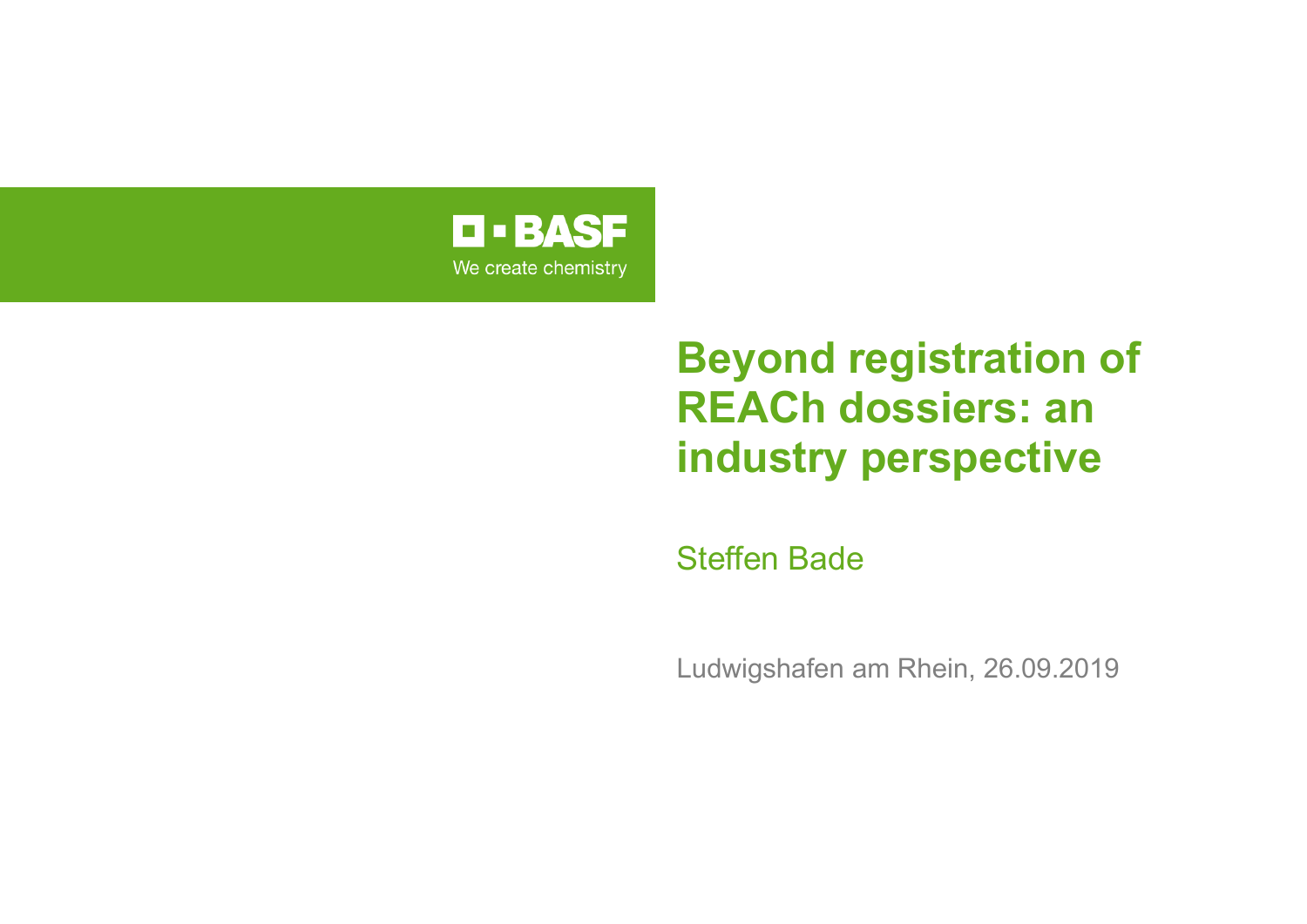## **Outline**

 $\sim 10$ Introduction

 $\mathcal{O}(\mathbb{R}^d)$ REACh @BASF

- $\mathcal{C}^{\mathcal{A}}$ Examples: experiences and factors influencing dossier updates
- $\mathcal{L}_{\mathcal{A}}$ Further steps for dossier improvement
- $\mathcal{L}_{\mathcal{A}}$ Summary & conclusion

**D-BASF** We create chemistry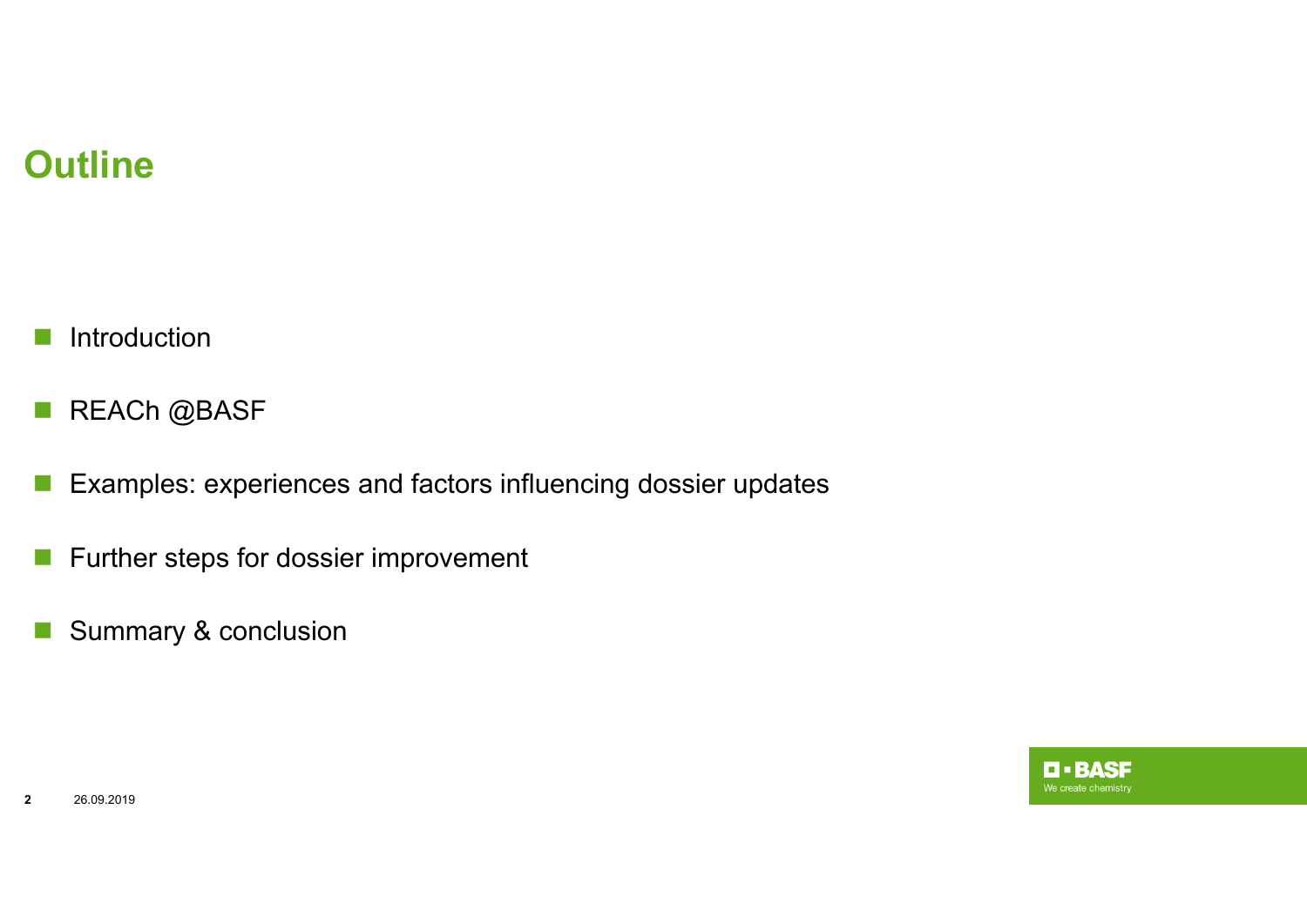#### **Objectives of REACh**

Ensure a high level of protection for human health and the environment

#### "No data, no market" => 97.162 registrations on 22.607 substances



Free circulation of substances on the internal market

**D-BASF**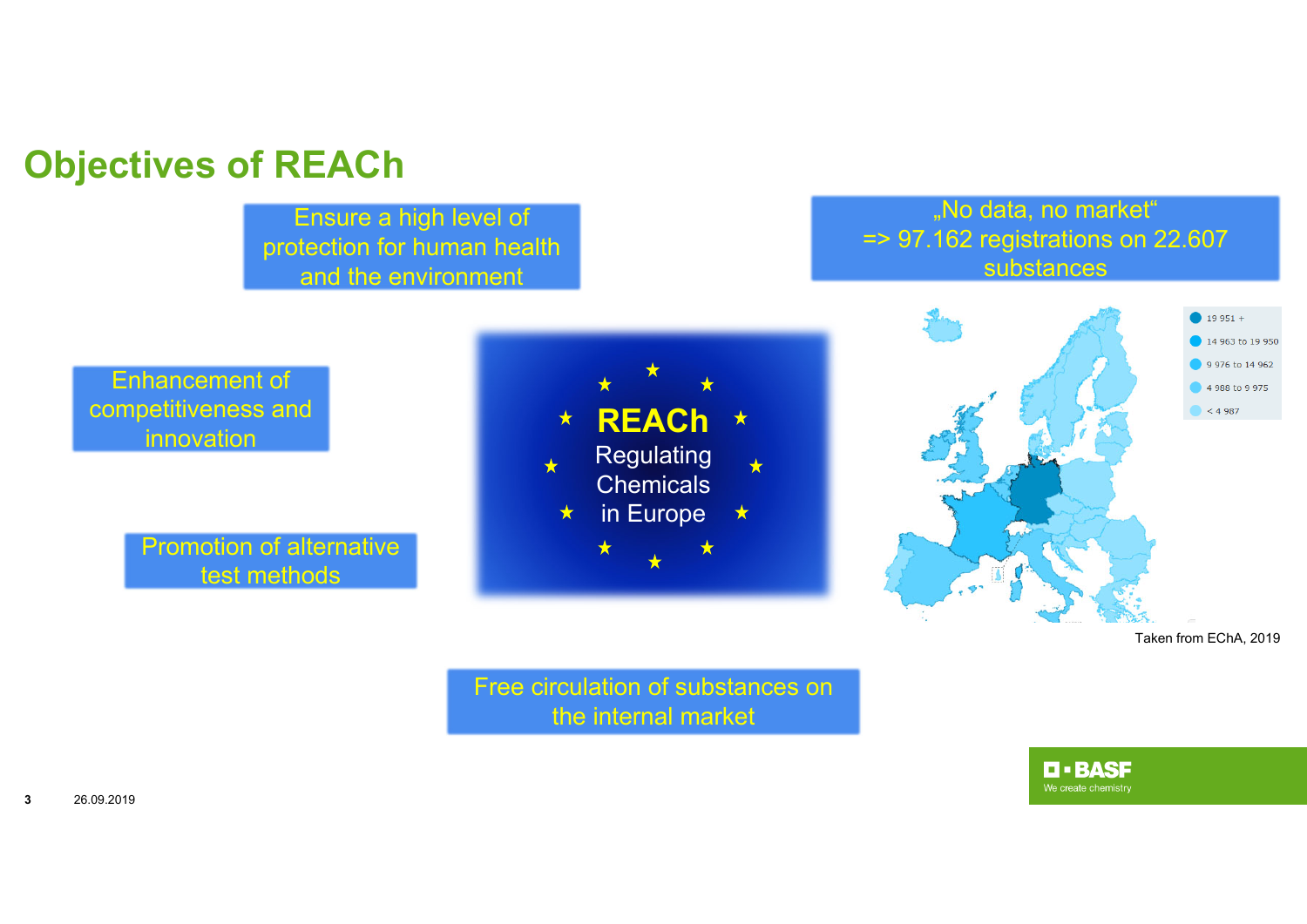# **REACh @BASF**

 $\blacksquare$  · BASF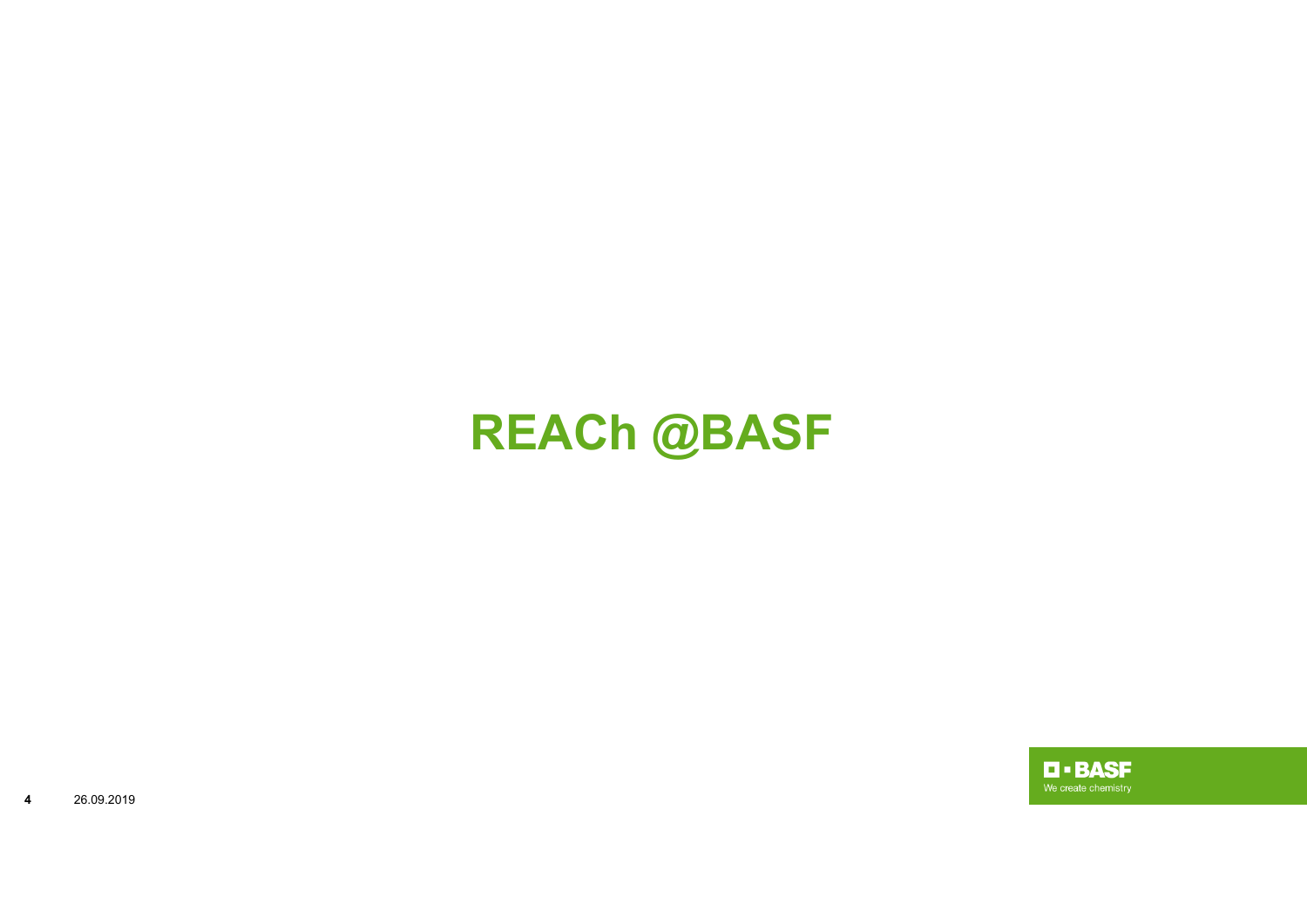## **REACh manpower@BASF**

- M REACh resources @BASF
	- $\triangleright$  ~100 legal entities with active registrations
	- ▶ ~30 RFACh-coordinators
	- $\triangleright$  ~90 substance-coordinators

#### **▶ 65 toxicologists, ecotoxicologists, documentalists and experts for physicochemical data**

- $\bullet$ *Those experts provide the main input for registration dossiers*
- $\bullet$ Consultants (external & internal) as additional support
- $\bullet$ Lab personnel not included

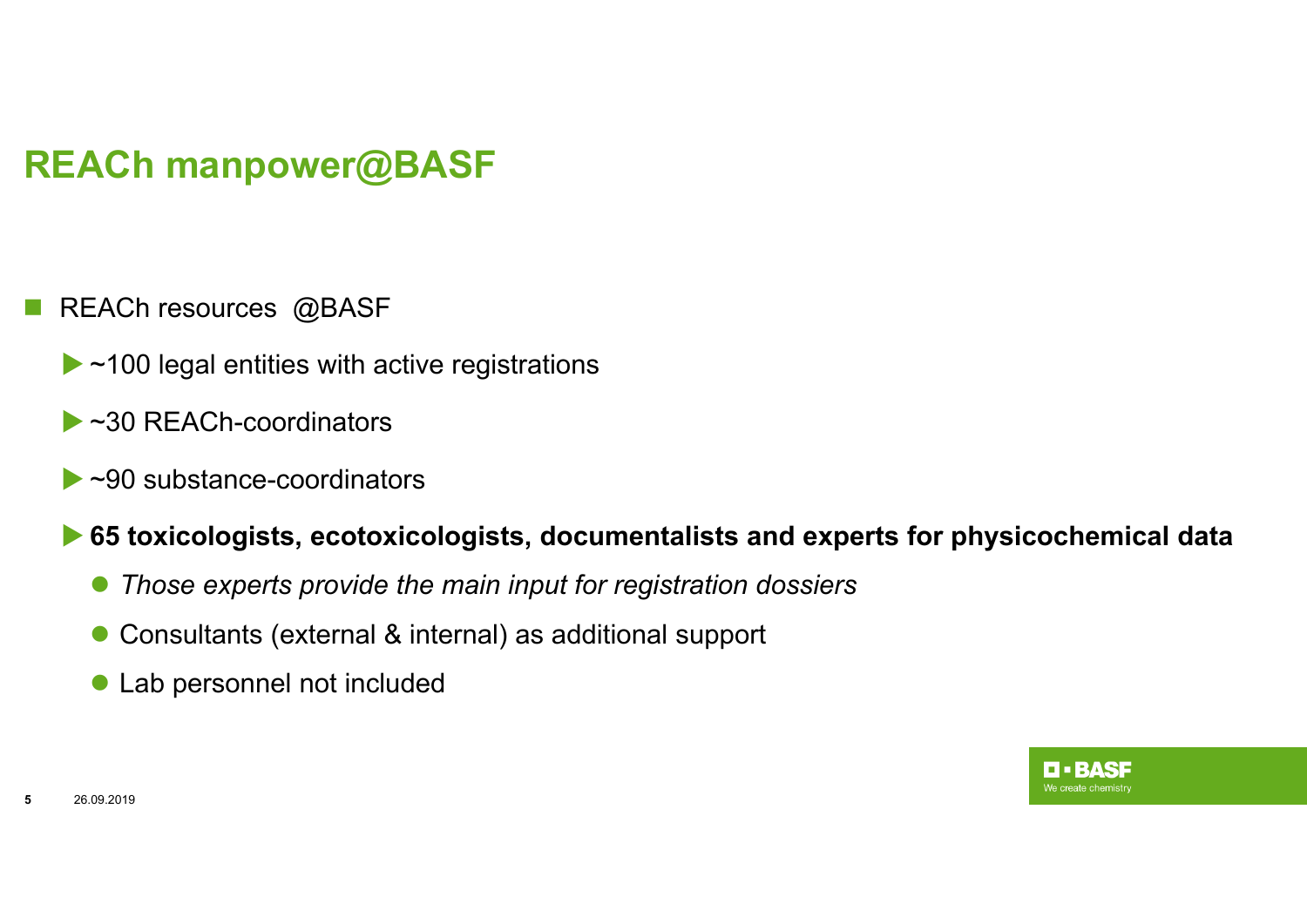#### **REACh Communication Network**

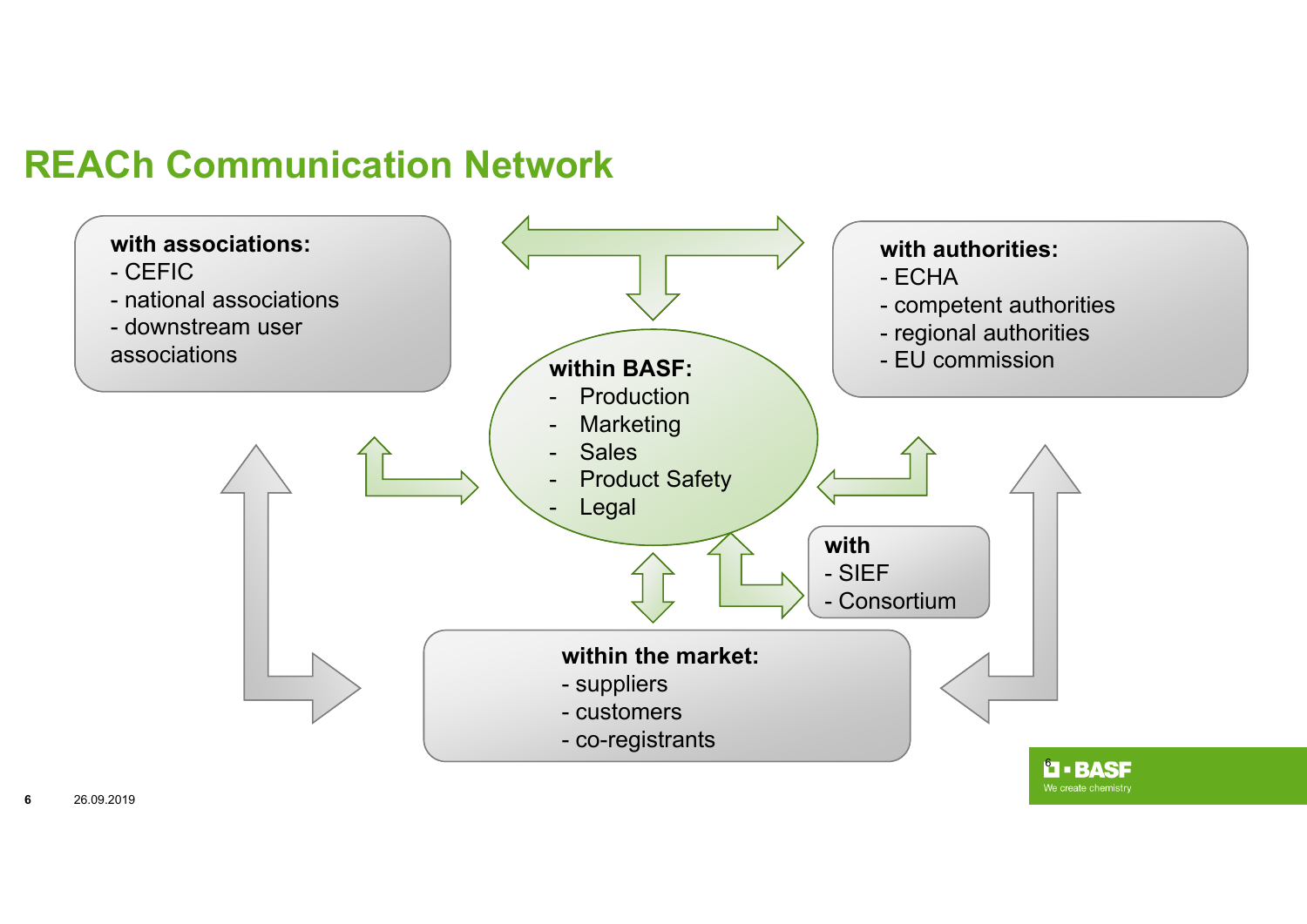## **REACh efforts@BASF**

- BASF has registered approx. 2,000 substances
- П BASF holds approx. 3,000 active REACh registrations
- M BASF is sole registrant or LEAD registrant in ca. 50% of the registrations
- П BASF ordered approx. 4,000 (eco)toxicological studies for REACh purposes since 2007. It breaks down to 1,400 *in vivo* studies and 2,600 *in vitro* studies
- П On average across the last 10 years, BASF is sending ~50 submissions (registrations or registration updates) per month. This equals to 2-3 submissions per working day.
- П BASF spent ca. 400 Mio€ on REACh between 2007 to 2018, i.e. 40 Mio€ per year and 3.3 Mio€ per month

Although registration-phase finished, annual costs remain and increase further

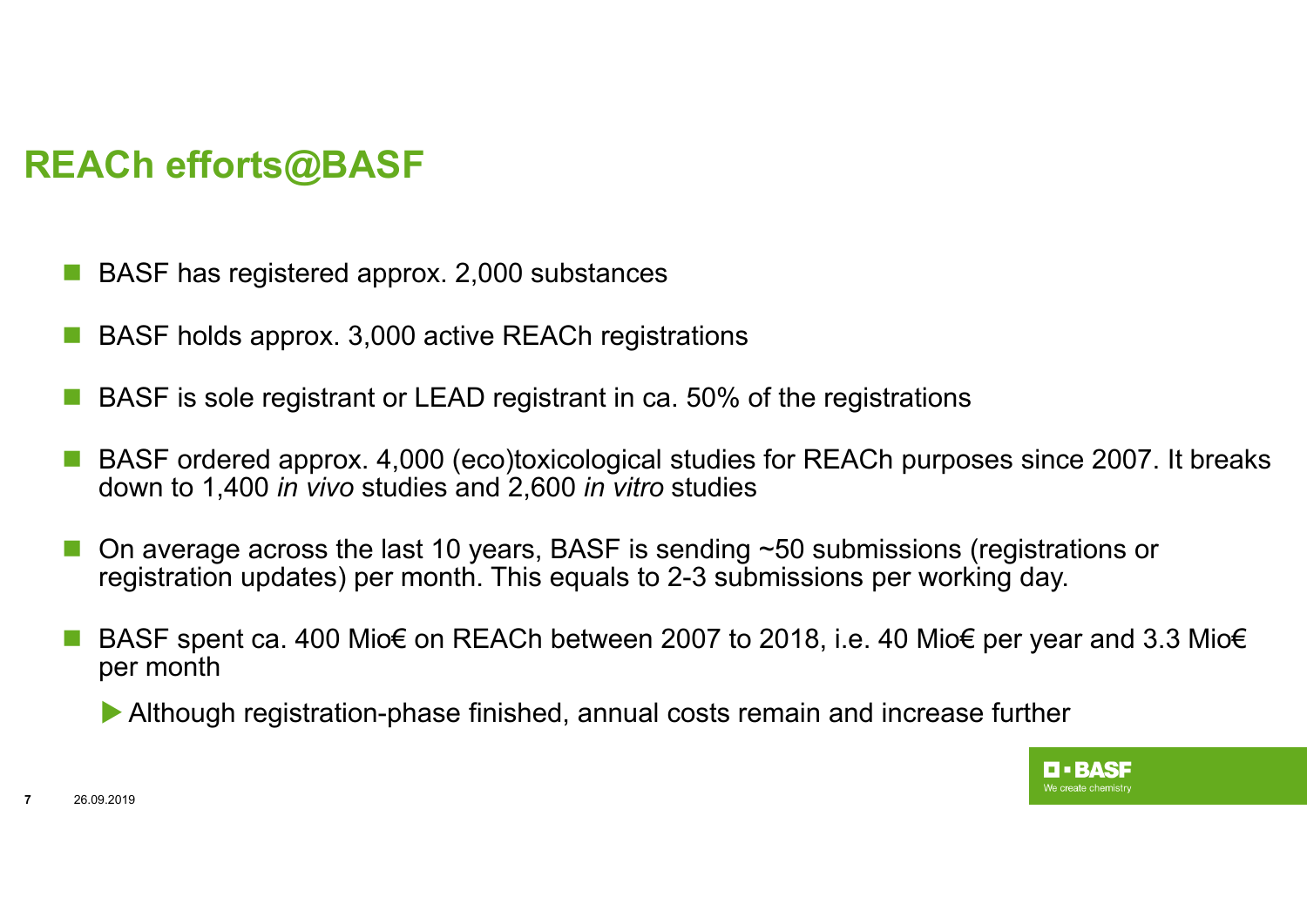

**8**

TCC: technical completeness check MCC: manual completeness ceck DIP: dossier improvement project 26.09.2019

RAAF: read-across assessment framework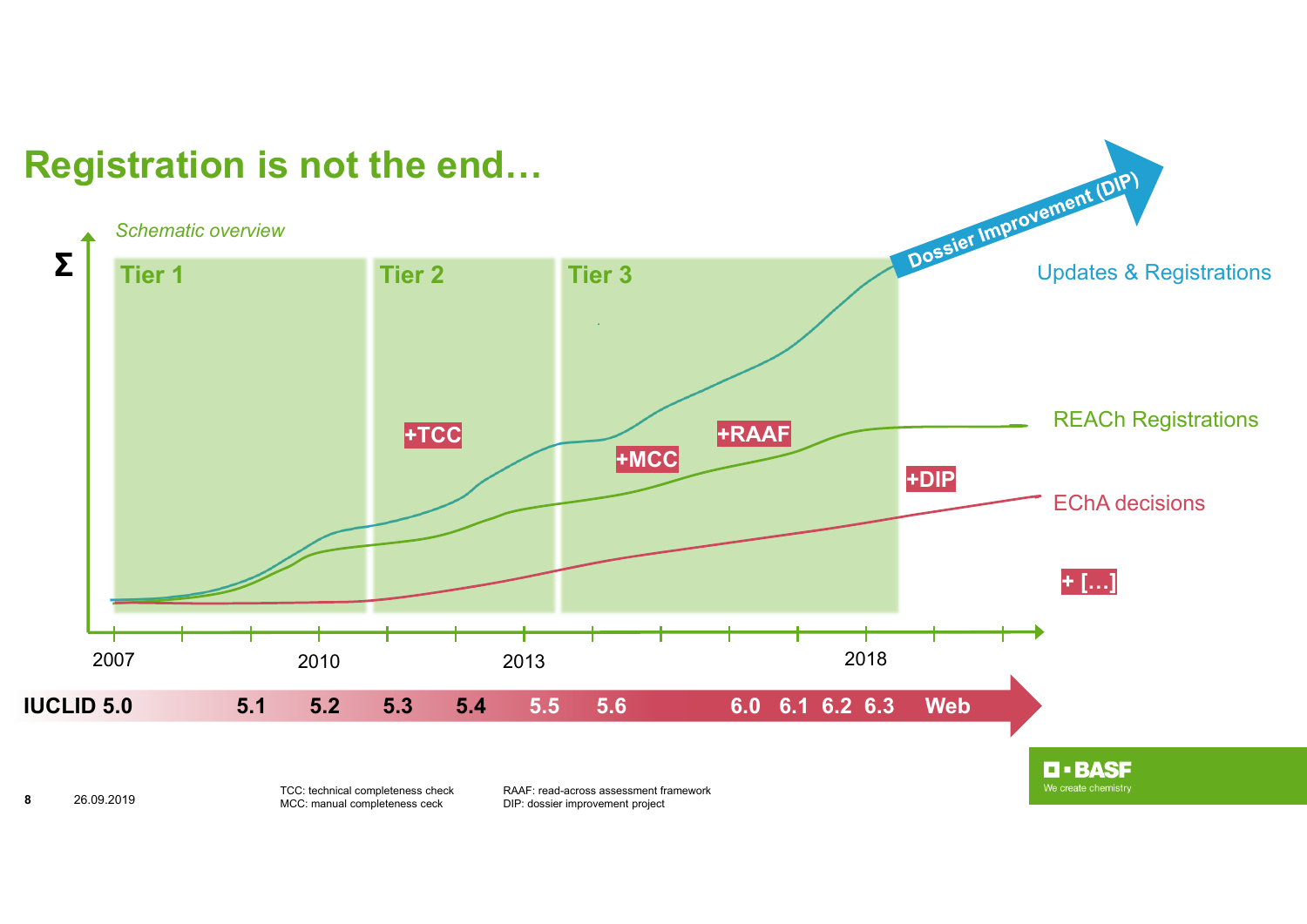# **Experiences and factors influencing dossier updates**

**D** · BASF We create chemistry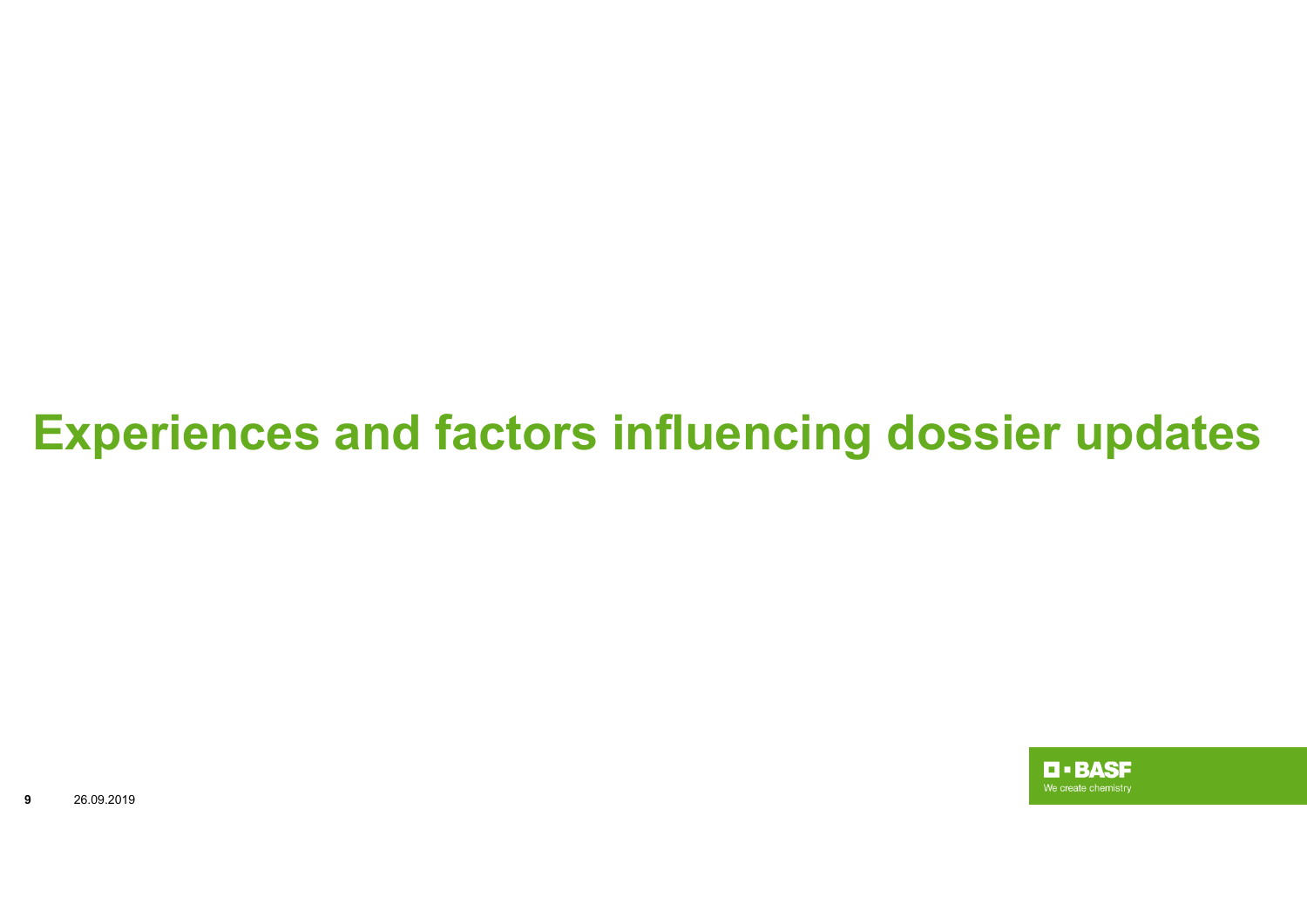#### **Triggers for dossier updates**

Continuous pressure for dossier update

#### Business driven

- additional / modified uses
- **Change in substance ID**
- **Change in production volume**
- **Change in confidentiality claims**
- **Change in LE (acquisitions and divestments)**

#### Regulatory driven

- **In the vantuber of the Vinformation**
- $\blacktriangleright$ changed classification and labelling
- $\blacktriangleright$ ECHA (targeted) compliance checks
- $\blacktriangleright$ substance evaluation
- $\blacktriangleright$ new/modified guidances/benchmarks

**BASF has submitted more than 2,200 update dossiers to BASF has received more than 800 decision letters\* from**



**O-BASF** We create chemistry

#### \*TP, CCh & SEv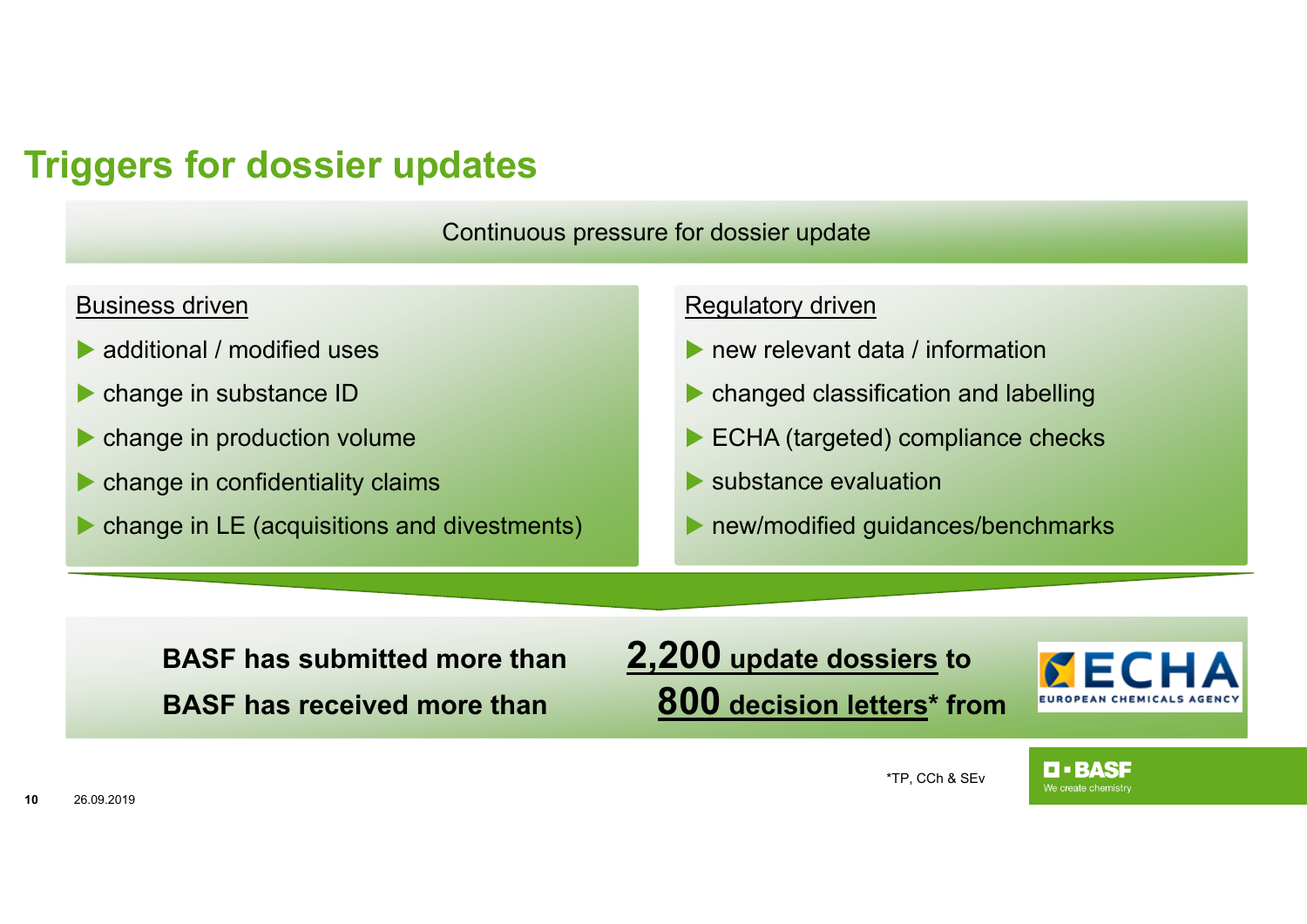### **Dossier update process is complex for industry**

- r. Communication is key factor
- р, Time-consuming negotiations in consortia (particularly now for dossier improvement)
- р, Continuous development of IUCLID versions
- P) Continuous development of regulatory benchmarks (i.e. new guidance documents, new study protocols, changes in information requirements)
- р, Different interpretation of legal text, scientific arguments and guidance documents
- M. Different approaches to data gap filling, exposure assessment, CSR preparation etc.

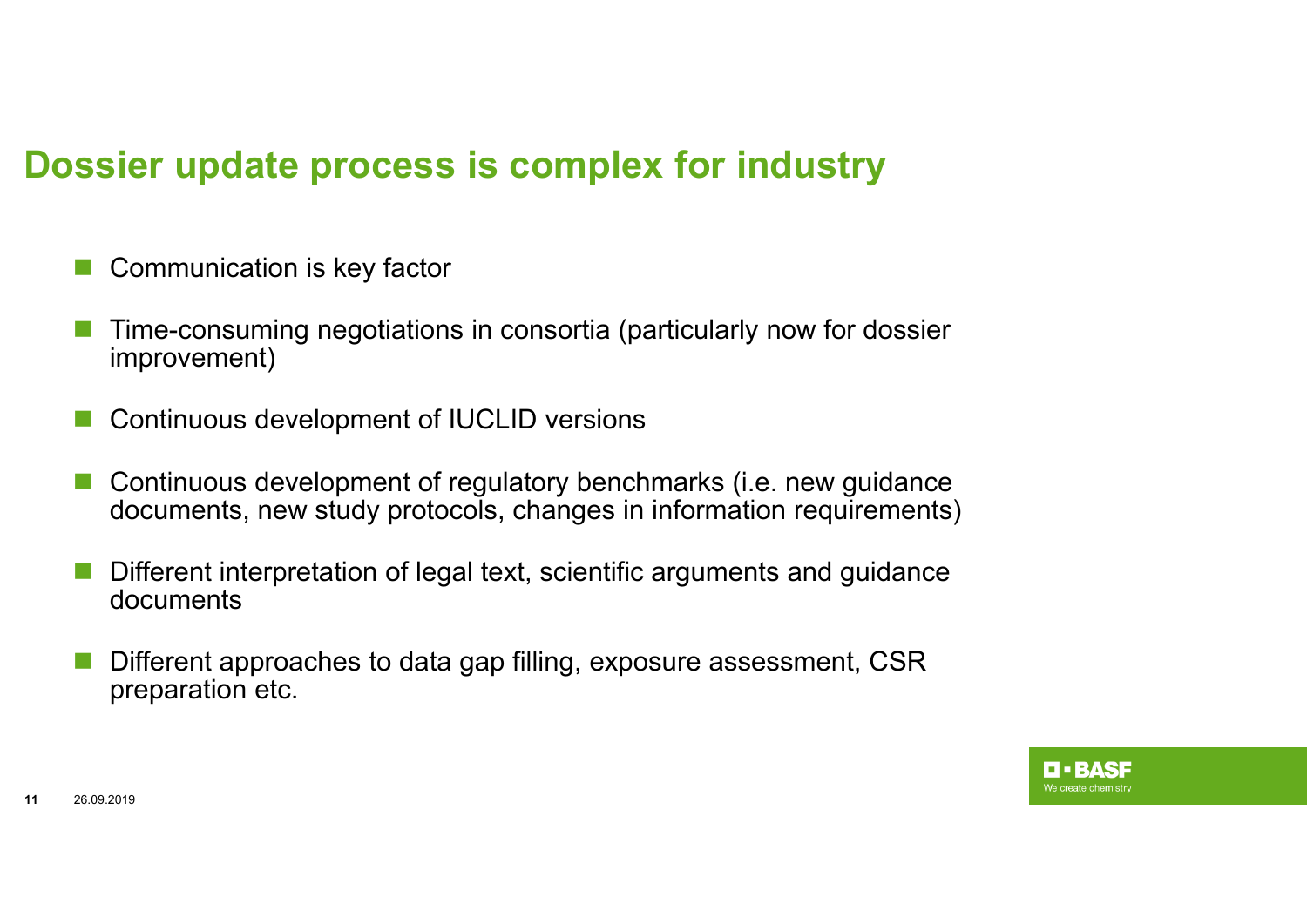## **Example I: Complexity of dossiers**

- r. **Example A:** REACh Technical Dossier (2010)
	- $\triangleright$  > 4,200 pages
	- $\blacktriangleright$ > 600 references
- m. 3 updates: CSR increased from 819 to 865 pages (2017)
- r. eSDS:
	- ▶ 68 pages, 54 pages thereof: use information & scenarios
	- $\blacktriangleright$ after updates : 90 pages, 71 pages thereof: use information & scenarios
- **Example B:** read-across justification (tox); category
	- 2013: 45 pages
	- **2016: 51 pages**
	- $\blacktriangleright$ 2017: 102 pages after publication of read-across assessment framework (RAAF) and discussion with EChA

#### **Many dossiers are complex; adaptation of current standards takes time**



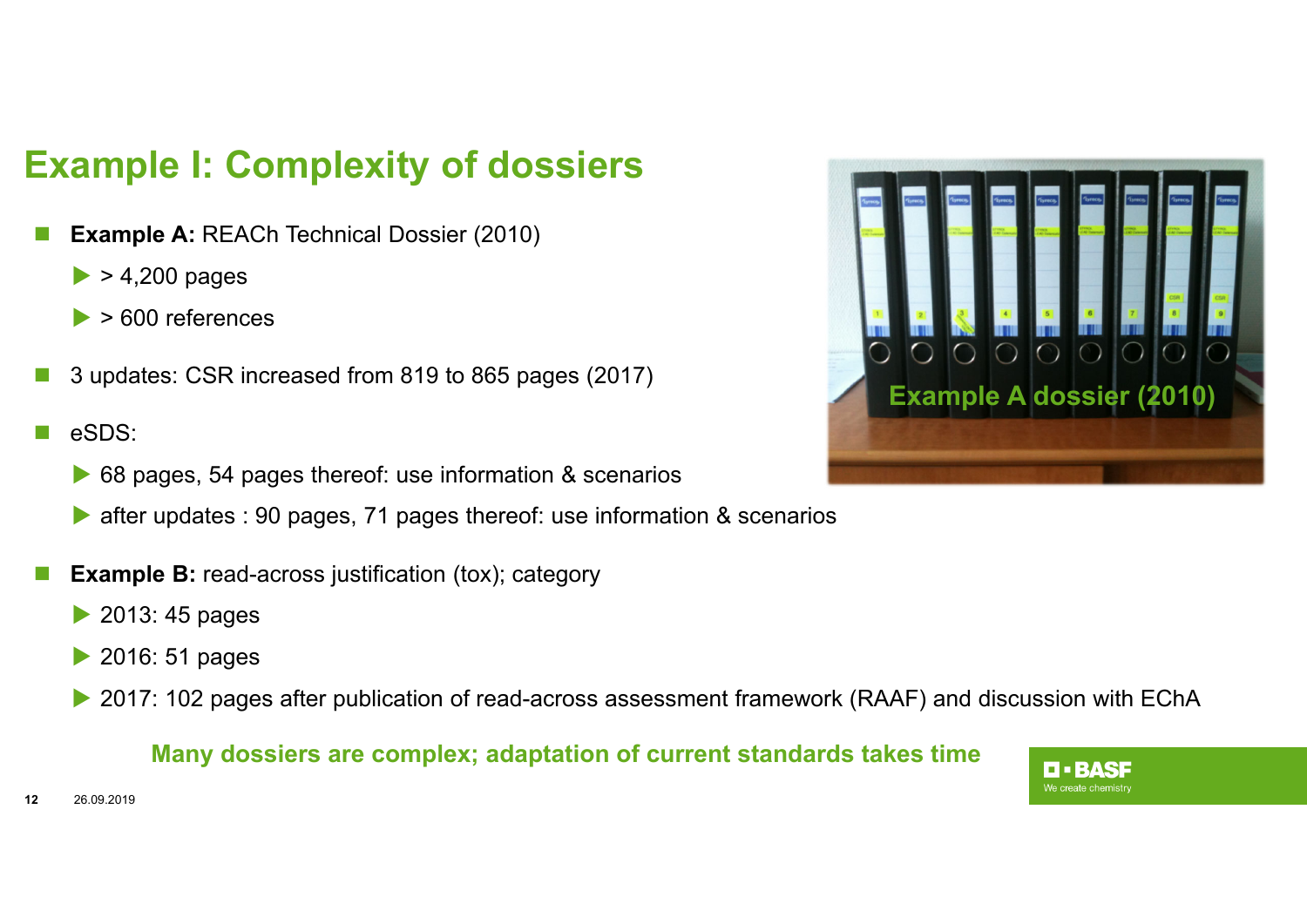### **Example II: Dossier improvement & safe handling of chemicals**

- p. **Example A**: Improvement of category read-across justification (tox) from 45 to 102 pages
	- No further substance-specific data or use information were required or generated
	- $\blacktriangleright$ Safe-levels (e.g. DNELs/PNECs etc.) and C&L was not changed
	- $\blacktriangleright$ Category, data and justifications were discussed with authorities and accepted
	- $\blacktriangleright$  **Conclusion: formal requirements were fulfilled, but risk assessment of category members was not changed**
- p. **Example B**: Improvement via new studies after non-acceptance of read-across justification
	- Results of new studies confirmed formerly non-accepted read-across arguments

#### **Adaptation to current standards does not necessarily lead to change in risk assessment and RMM**

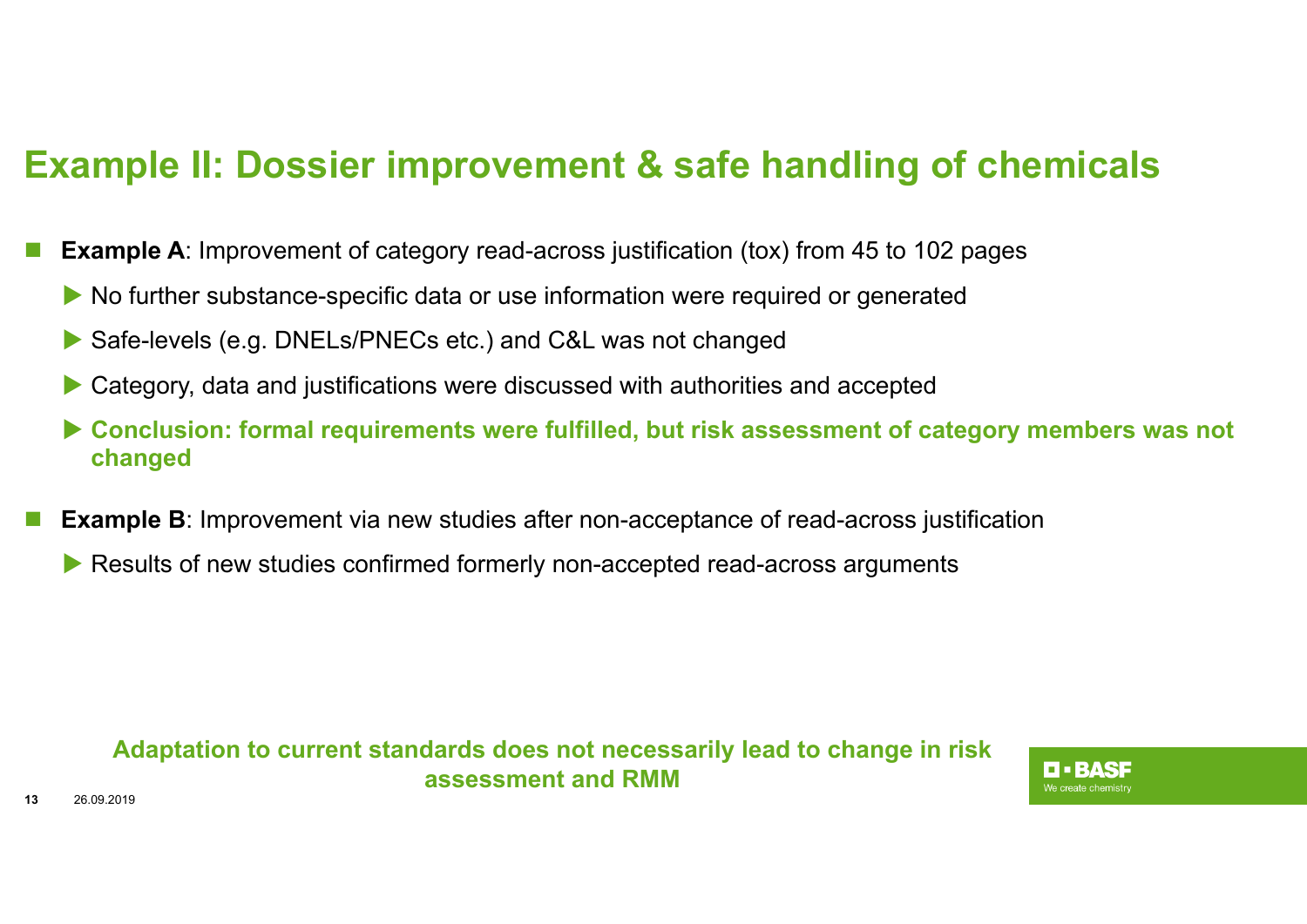## **Example III: Other regulations possibly interfere with REACh**

Example: substance used under REACh, as cosmetic ingredient and as biocide

| <b>REACh</b><br>Registration                               | CCh Update         |                            | <b>EChA decision</b><br>Update | Update                |
|------------------------------------------------------------|--------------------|----------------------------|--------------------------------|-----------------------|
| <b>Cosmetics regulation</b><br><b>CA risk assessment I</b> | <b>COM</b> mandate |                            | <b>SCCS</b> decision           | CA risk assessment II |
| <b>Biocide regulation</b><br>BPD -> BPR 528/2012           |                    | <b>Dossier evaluation</b>  | Approval active substance      | <b>ED</b> assessment  |
| <b>National OEL regulation</b>                             |                    | Derivation of national OEL | <b>National OEL in force</b>   |                       |
| 2010                                                       |                    |                            |                                | 2019                  |

**REACh updates are influenced by other legislations (e.g. safe levels) Harmonization (e.g. AF) and adequate update frequencies increase efficiency**

**D.BASF** We create chemistry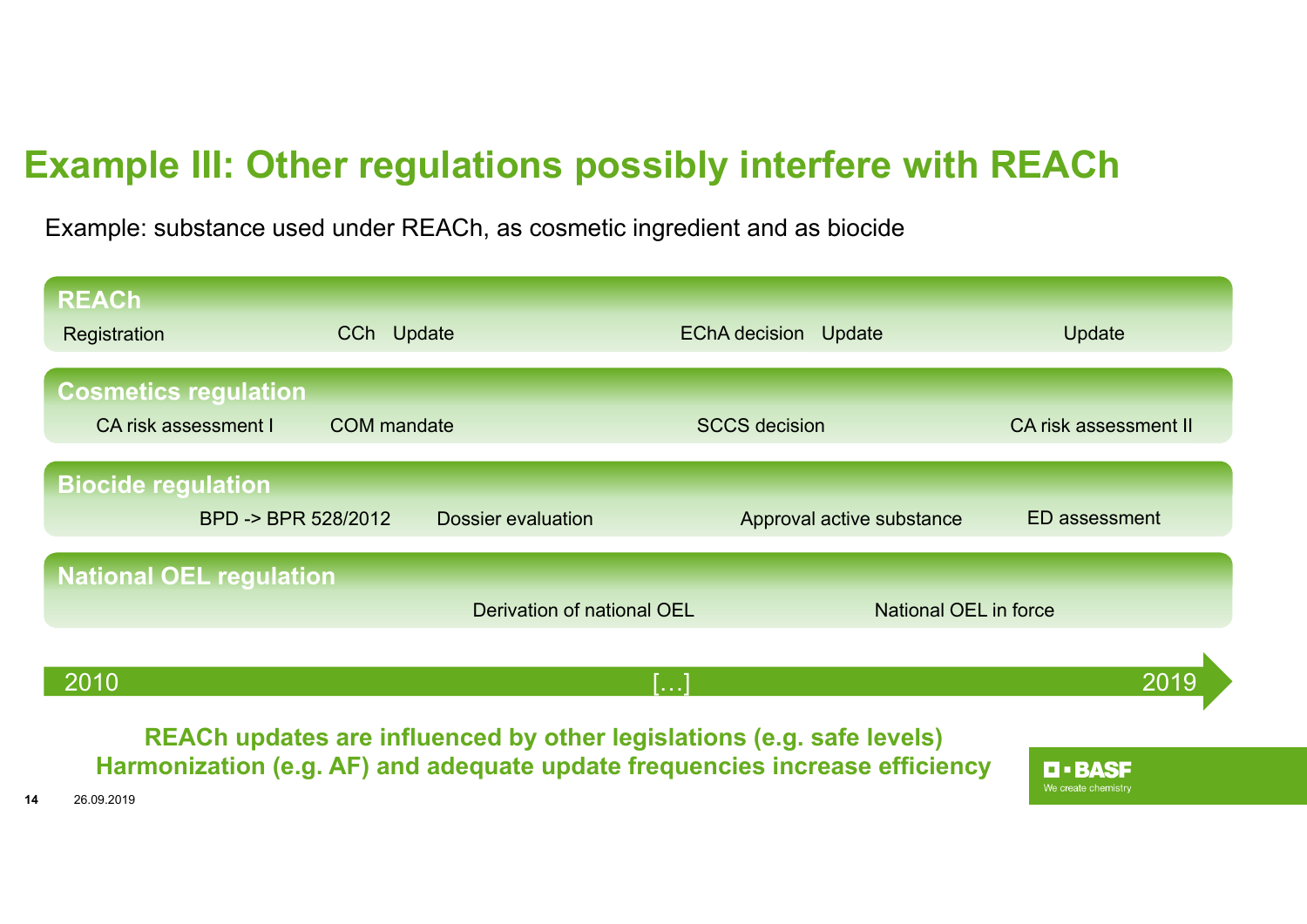# **Dossier quality and further steps**

 $\blacksquare$  - BASF We create chemistry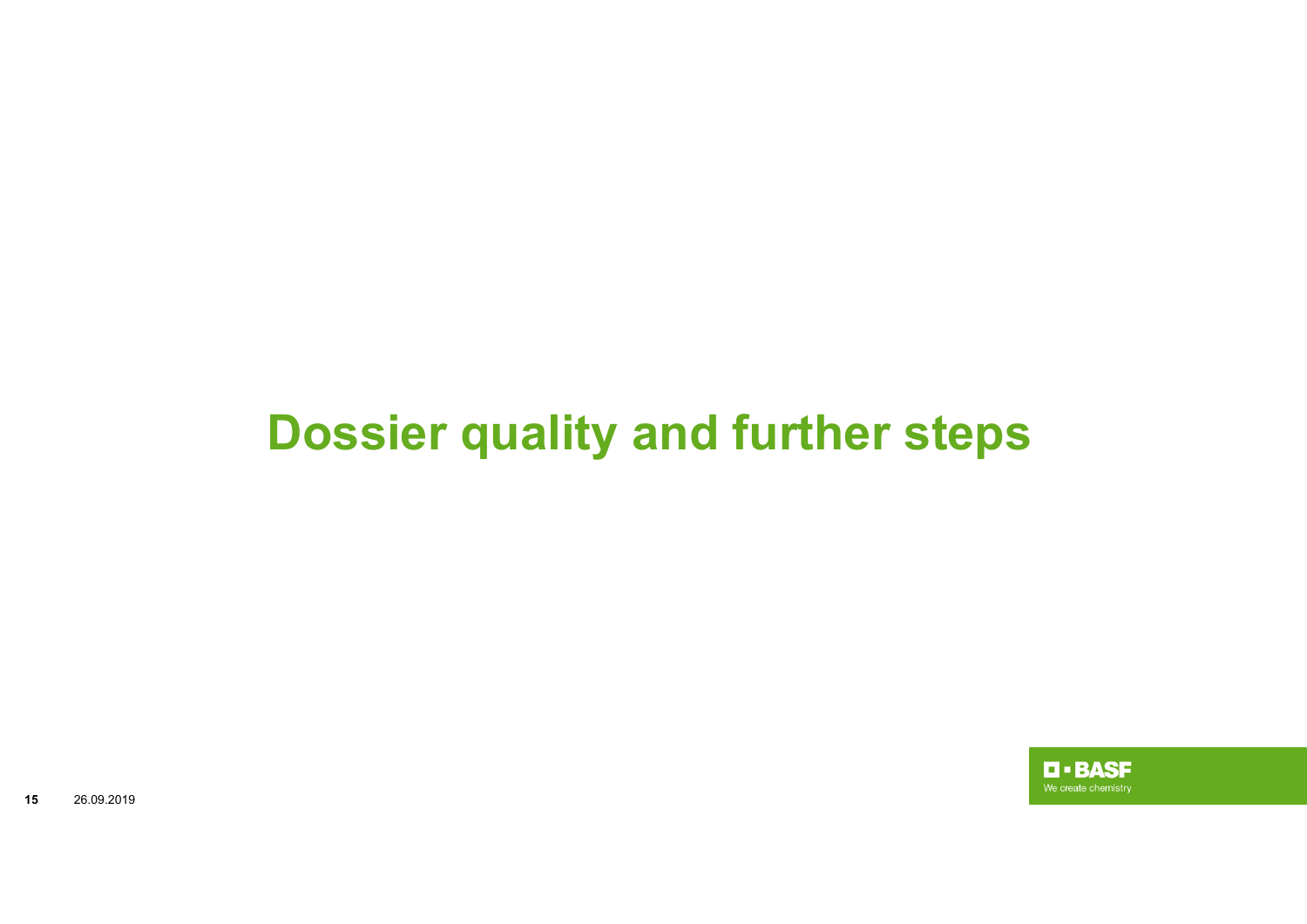## **Quality of REACh dossiers**

Analysis of 1st retrospective UBA/BfR study (2018) based on a sample of 88 BASF SE LEAD dossiers

- $\mathcal{C}^{\mathcal{A}}$  Example Toxicology:
	- ▶ 4 categories: developmental tox; reproduction tox; mutagenicity; repeated dose tox
	- Manual check of each shortcoming claimed by BfR/UBA

| <b>Result</b>                                                     | $\frac{0}{0}$<br>dossiers | $\overline{\mathcal{C}}$<br>dossiers |                                                       |  |
|-------------------------------------------------------------------|---------------------------|--------------------------------------|-------------------------------------------------------|--|
| Already addressed via update<br>$($ >03/2014)                     | 39.5                      |                                      |                                                       |  |
| Substance under current CCh/SEv -<br>update in preparation (2019) | 18.5<br>80.2              |                                      | >80% of LEAD dossiers meet quality<br>standards (tox) |  |
| No shortcomings claimed / complex                                 | 22.2                      |                                      |                                                       |  |
| Claimed shortcomings not addressed,<br>yet                        | 19.8                      | 19.8                                 | <b>Focus for further dossier improvement</b>          |  |

O • BASF We create chemistry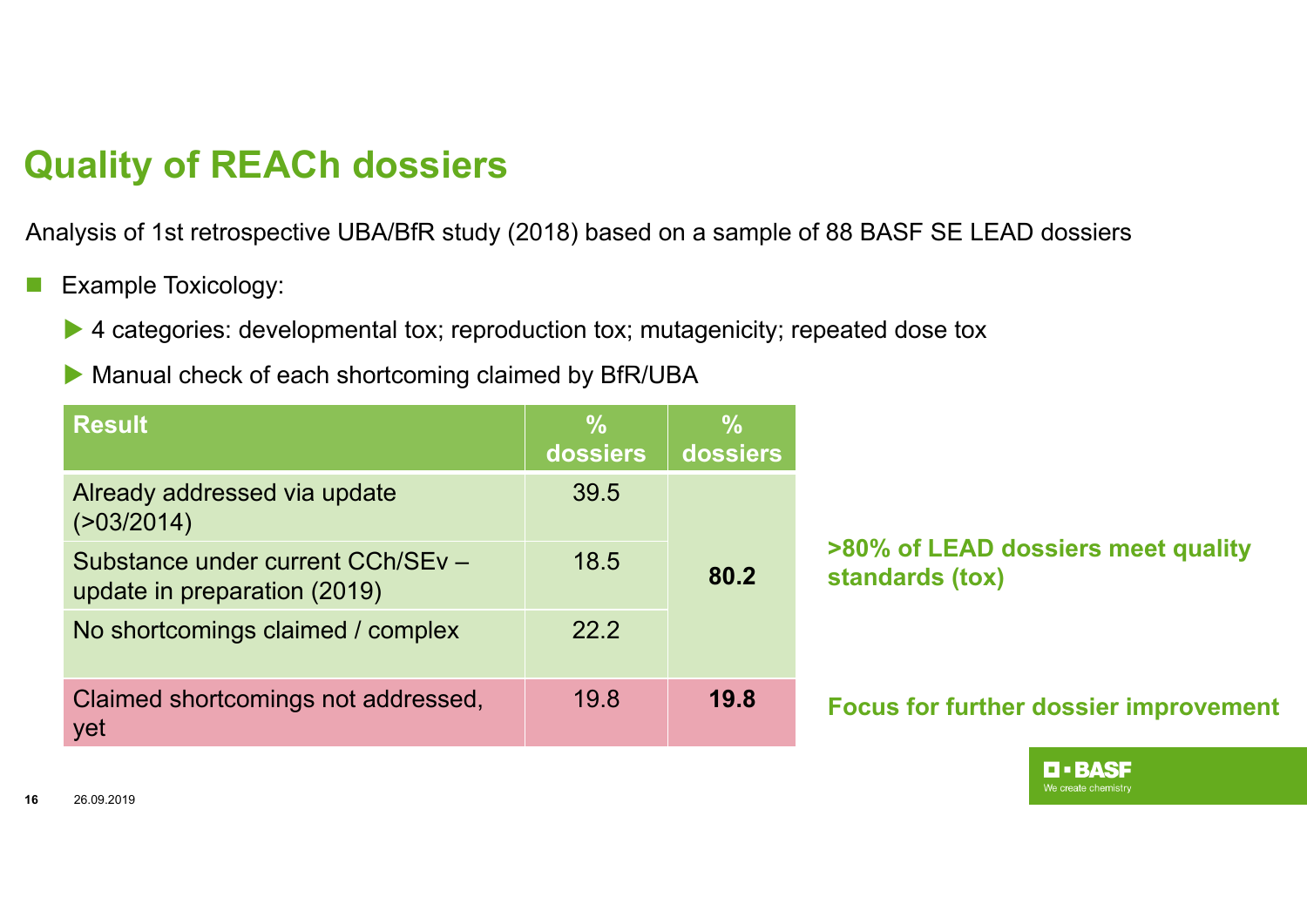#### **Further steps to improve dossier quality**

- Multi-annual (2020-2027) action plan to improve quality of REACh dossiers
	- Cooperation agreement between Cefic and EChA
	- Focus on substances located in "uncertain" (=non-decided) pool of EChA's chemical universe
	- Improvement in close coordination with EChA



- p. Pilot project of volunteering companies (3) and EChA
	- **D** Joint discussion of exemplary improvement strategies
	- **Learning for industry, associations and authorities**



Source: Pixabay

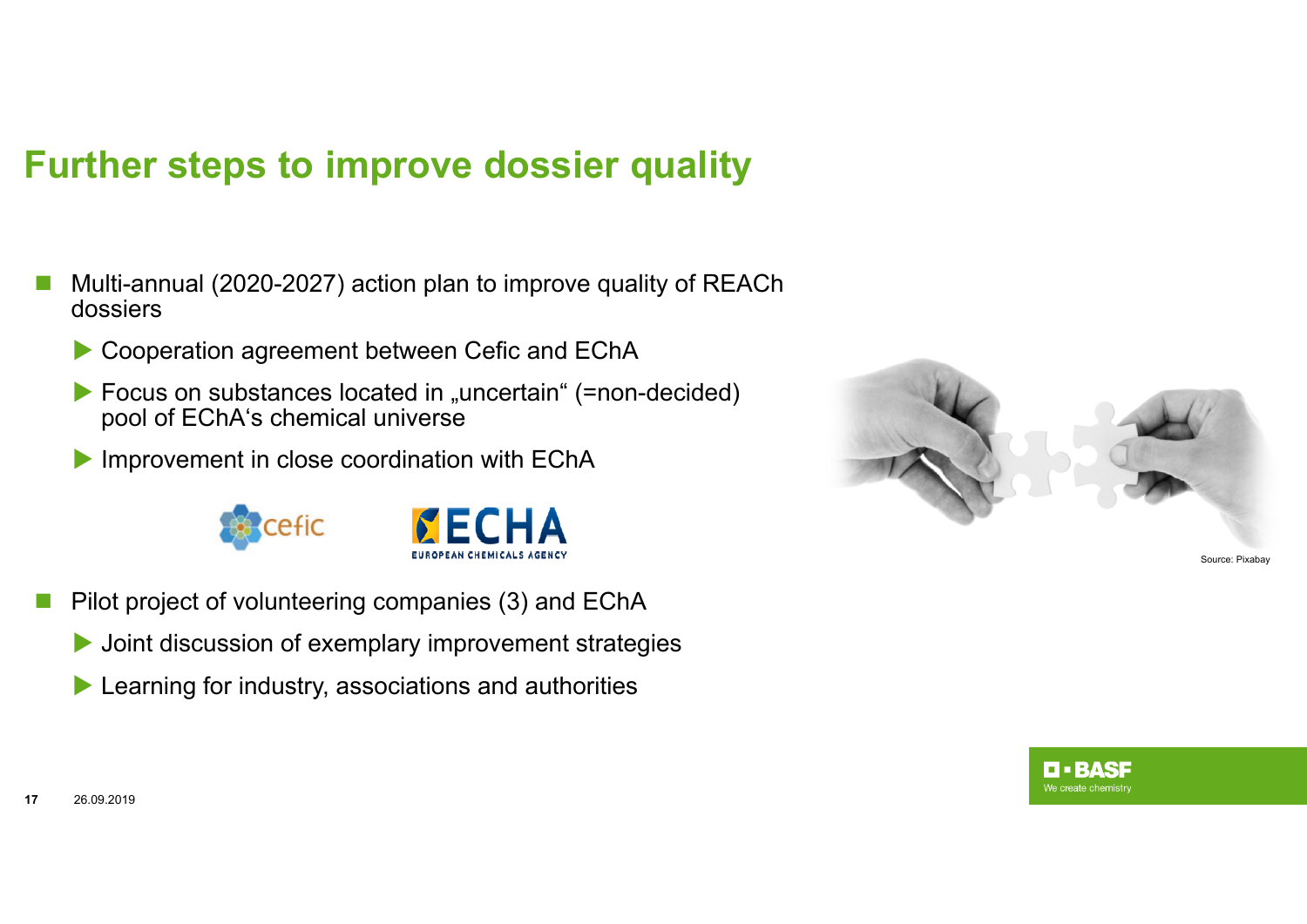### **Summary**



- REACh is a success story: it increased the availability of safety information for chemicals
	- REACh is an enormous investment for industry
	- There has never been such an achievement by any chemical regulation in the world. We should be proud of what has been accomplished by legislators, authorities and industry.
- "*Dossier quality*" is *no synonym* for "safe handling of chemicals" or "compliance"
	- Standards are under continuous development; registered chemicals are handled safely despite ongoing discussions between industry and authorities
	- Communication, adequate consideration of industry input, increase of practicability and decrease of bureaucracy will make another success story for authorities, legislators and industry

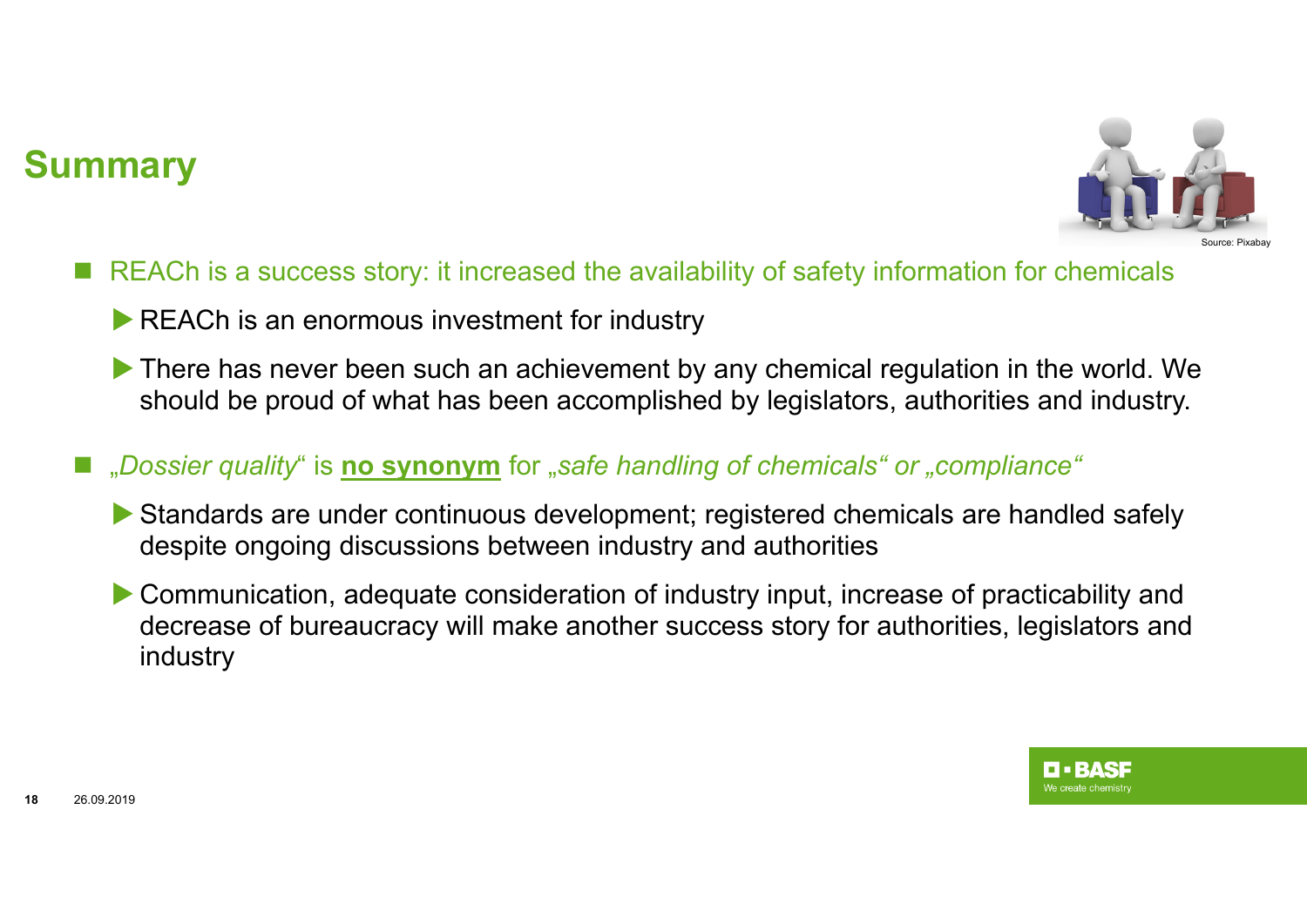### **Concluding remark**

- Ŧ Increase of regulatory benchmarks
	- reduces speed and efficiency of updates
	- Increases complexity and resource requirements (industry & authorities)
- $\mathcal{L}(\mathcal{A})$  The safety of chemicals should be the focus of updates: **Balance** between formal and science-based requirements as well as **constructive interaction** between registrants, associations and regulators required
- F. Balanced risk communication required